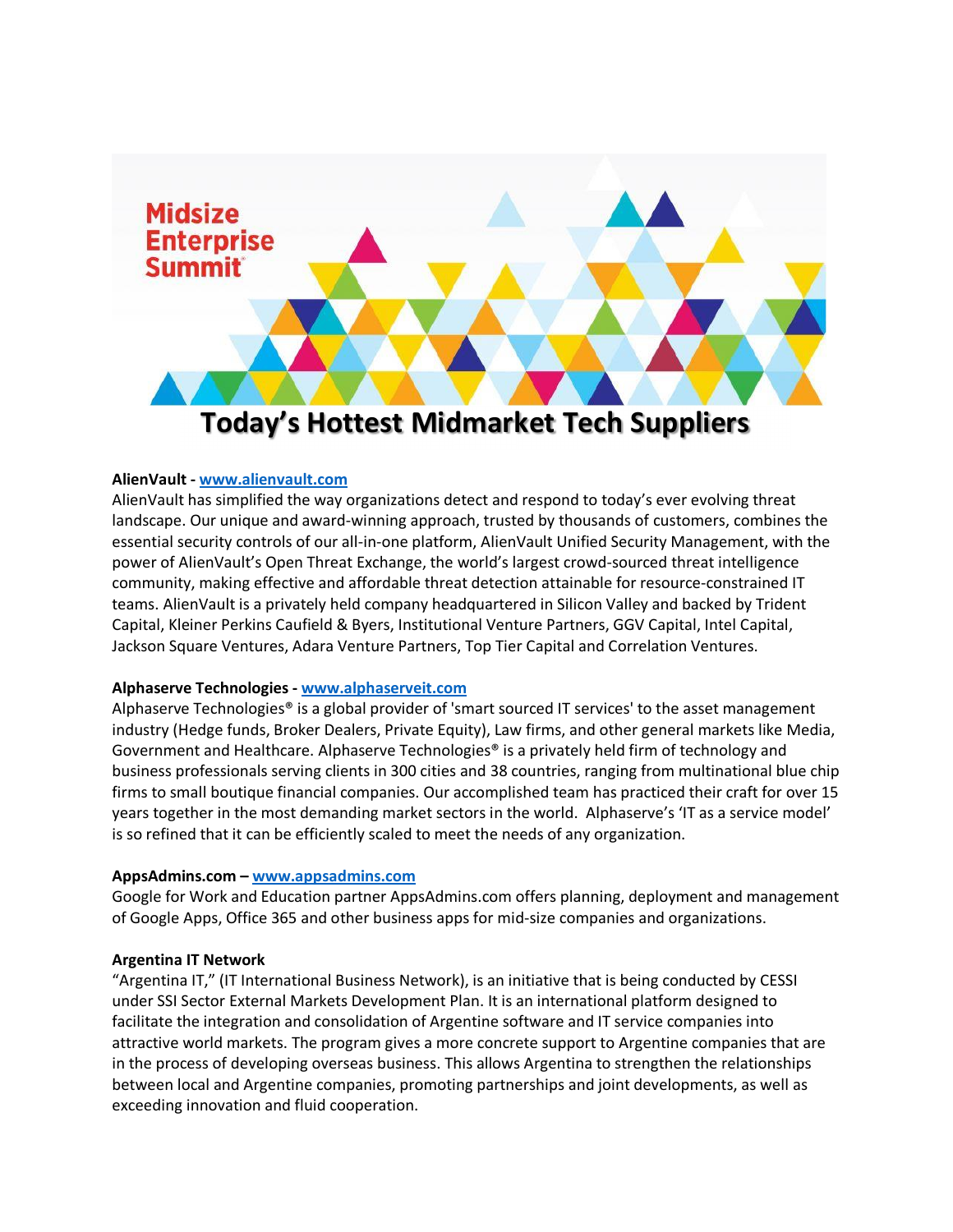### **Aurus Software - www.aurus-software.com**

Aurus Software is specialized in IT Governance and Business Process Management. Using industry standards and best practices, Aurus developed the Enterprise Service Center, a powerful ITSM platform that complies with market best practices and frameworks. The platform is highly flexible, easily configurable, enabling the users to create and edit tasks, activities, workflows and processes, adapting to the company's requirements, automating and managing process and services in a single platform. The adoption of Aurus Enterprise Service Center helps companies on Improving the decision making process; standardizing procedures, increasing operational efficacy and reducing costs, with complete governance.

### **Avaya - www.avaya.com**

Avaya is a leading provider of solutions that enable customer and team engagement across multiple channels and devices for better customer experience, increased productivity and enhanced financial performance. Its world-class contact center and unified communications technologies and services are available in a wide variety of flexible on-premises and cloud deployment options that seamlessly integrate with non-Avaya applications. The Avaya Engagement Environment enables third parties to create and customize business applications for competitive advantage. The Avaya fabric-based networking solutions help simplify and accelerate the deployment of business critical applications and services.

### **Axcient - www.axcient.com**

Axcient solves complicated technology problems with powerfully simple cloud solutions to enable businesses to run at their full potential. Fusion, the world's first cloud-converged solution for IT resilience, empowers businesses of all sizes to operate with the resilience and agility of the world's largest enterprises while dramatically reducing data center footprint, complexity and cost. Thousands of businesses trust Axcient to keep their applications running, their data centers lean and employees productive. The company is headquartered in Mountain View, California.

### **Baufest - www.baufest.com**

We are an international organization with 25 years of experience, 18 years of operations in the US and more than 400 experienced professionals with focus on long term relationships with companies like yours as partners in technology. Our practices include Business Critical Software Development, Digital Transformation, Data Science & Analytics, Innovation in Software Delivery & DevOps, and Cloud Transformation.

### **Bitdefender - www.bitdefender.com**

Bitdefender is a leading security provider in virtualization and cloud technologies.

### **Borba & Lewis Consulting, LLC - www.borbaelewis.com**

We are a premium Business Consulting Company specialized in ERP BAAN/LN, BPCS\LX of Infor and SAP. Our focus is always offer solutions to our customers using the maximum standard functionalities. Our Team has more than 10 years of experience, graduation degree, and fluency in English, Portuguese and Spanish. This results in assertive solutions to the customer needs. Our lean management and premium consultants make it possible to practice prices up to 30% lower than the average of the Market. Talk with us and find out how we can make your ERP with + value.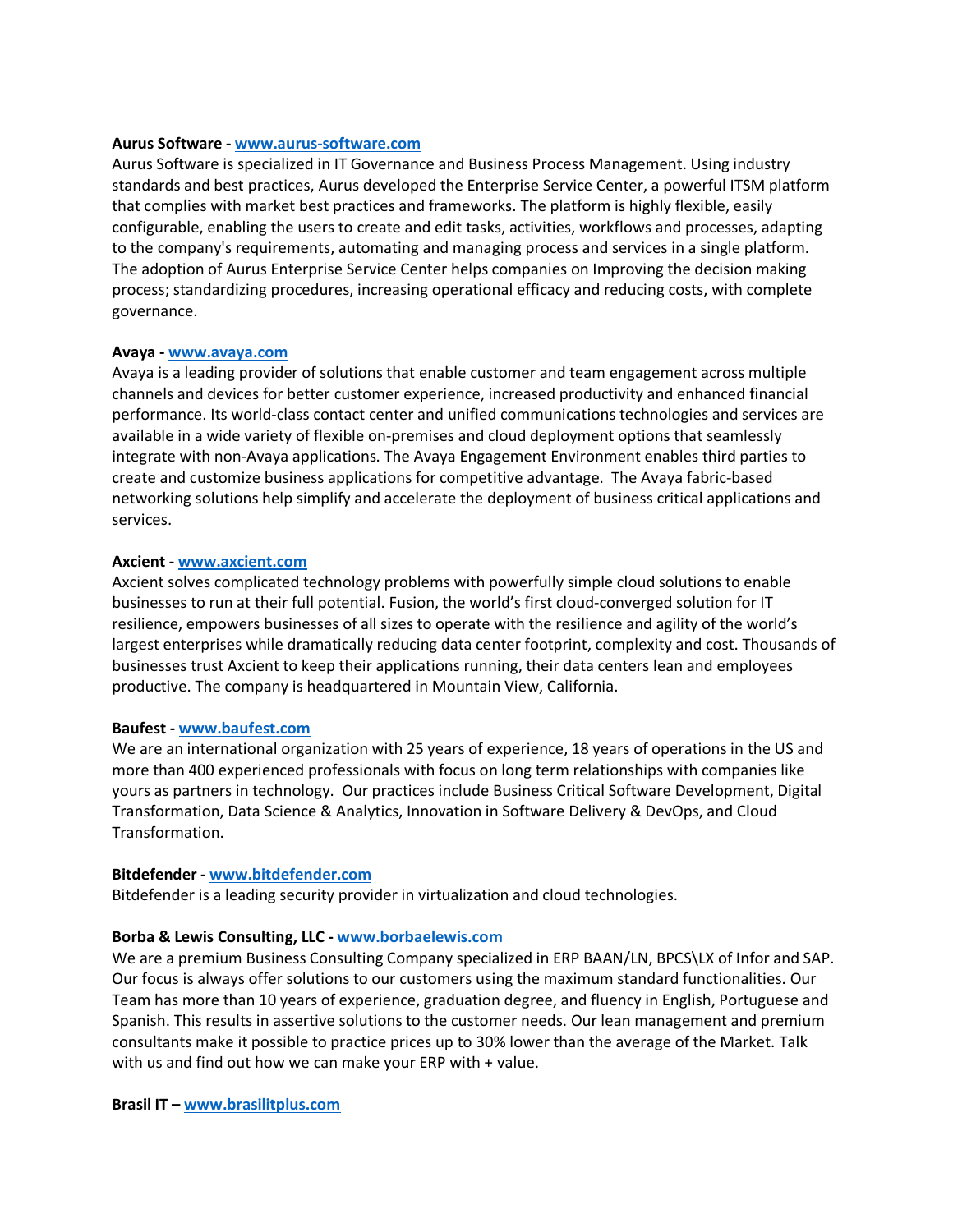When searching for a suitable solution or solution provider, organizations need to scrutinize a comprehensive set of indicators, including geographical and cultural proximity, language and technical skills, labor costs and political, economic and social risks, among others Brazil, currently stands out as a "wise decision". Brazil's economy is diverse because of this its business technology base is highly developed. The Brasil IT + brand seeks to exactly help the Brazilian companies establish their excellence. It is a synonym for their competence as technology solution providers on a global scale. Conceived with the objective of developing an agenda for the internationalization of these companies and the promotion of their exports, the brand is used by government and private sector entities in projects structured to provide commercial support and in relations with potential purchasers of solutions and services from the Brazilian solutions providers, people who influence public opinion and the international press. The increasing growth of the Brazilian participation in the leading global markets not only demonstrates that the country is a strategic IT player, but also ratifies its companies' ability to provide world-class solutions.

# **Call One - www.calloneonline.com**

Call One occupies a unique place, providing a technology roadmap that bridges the gap between complex, converging telecommunications technologies and simplified solutions customized to our clients' needs. Grounded in the independence provided by the blend of our own network and that of our leading edge partners. Call One creates solutions that form lasting relationships. Expert and innovative engineering backed by personal and focused client service are Call One's foundation. We can help you simplify.

### **CareWorx - www.careworx.com**

CareWorx® is a top 100 global managed service provider (MSP) and the market-leader in technology solutions for senior care. The CareWorx Managed IT division provides organizations with a complete platform to deliver 24×7 service desk, IT service management, IT automation, security and self-service to end-users. CareWorx helps customers assess their existing infrastructure, deploy new solutions and manage technology on an ongoing basis – so they can focus on other mission-critical tasks.

### **Cato Networks - www.catonetworks.com**

Cloud-based and enterprise grade secure network for your business.

# **CenturyLink - www.centurylink.com/business/enterprise/home**

The CenturyLink Partner Program gives you the ability to tackle your customers' network and IT challenges with industry leading on-demand infrastructure solutions. This robust and scalable Partner Program includes everything you need to optimize your business and accelerate your sales revenues and profits. From incentives, training and tools to dedicated account managers for post and pre-sales support we've got you covered.

### **Cexina - www.acquainted.io**

We are a software development company based in Romania and focused on native mobile apps. Our passion for challenges is what sets us apart. We want to bring amazing ideas into this world, which is why we work closely with our clients: to ensure the greatest of outcomes. Although we work mostly for iOS, Android and other mobile platforms, finding ways to develop for any other platform is not a problem for us, so we can provide a full technical solution.

**Code Factory - www.codefactorygroup.com**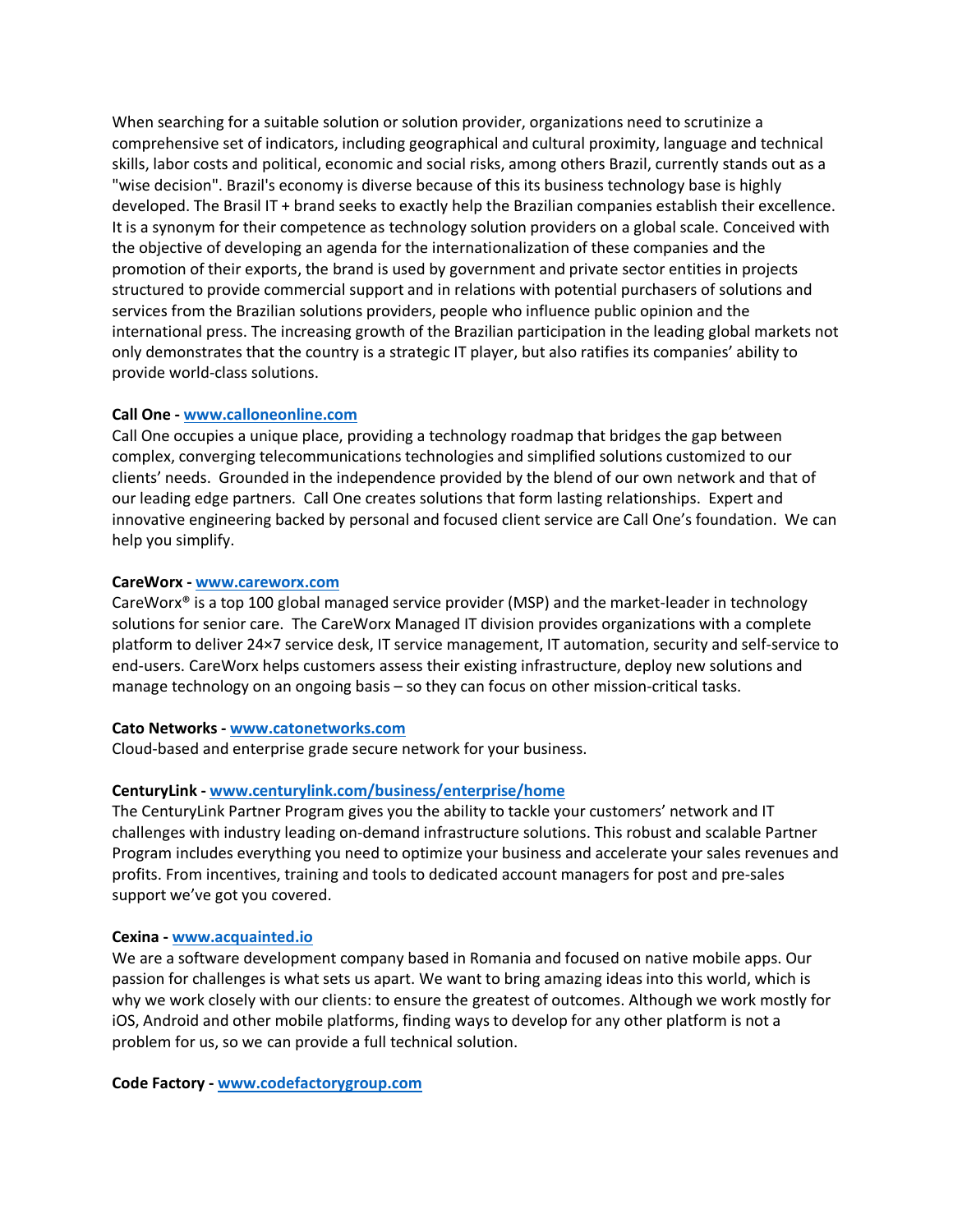Code Factory is an independent, global, custom software development and quality assurance services company. We have been operating successfully since 2005; we have a portfolio of over 200 projects already developed, and employ specialized and certified testers and software developers. Our main services are custom application development (mobile & enterprise) and independent QA testing.

# **ComputerSupport.com - www.computersupport.com**

We help business leaders get the most out of their technology investment, on-premise and in the cloud. Our award winning products and services offer an end to end solution: ITAnyWhere Managed helps businesses better manage their IT, ITAnyWhere Cloud helps SMBs migrate to a turnkey, secure cloud, and ITAnyWhere Pro helps businesses with onsite support and professional services.

# **ConnectWise - www.labtechsoftware.com**

LabTech by ConnectWise is a powerful remote monitoring and management (RMM) platform that helps deliver IT services at the speed of business. Designed with cutting-edge, native agent technology, LabTech offers both proactive and reactive IT solutions from a single console to significantly improve productivity, drive efficiency, and reduce costs. See why over 5,000 partners worldwide chose LabTech by visiting www.labtechsoftware.com or calling 877.522.8323.

# **CSoftmty - www.csoftmty.org**

We are the first cluster created in the state, since 2004. Our mission is to promote partnership between industry, academy and government for social and economic development of Nuevo Leon. We belong to the National Council of Software and IT clusters and the Mexican Technology Platform where we represent 230 IT companies.

### **Data Foundry - www.datafoundry.com**

Data Foundry is a privately held company headquartered in Austin, Texas that provides data center colocation, disaster recovery and managed services for enterprise customers across a variety of industries including energy, healthcare and financial services. The company's premier data centers are supported by experienced onsite technicians, security staff and customer support 24 X 7 X 365. Founded in 1994, Data Foundry was one of the first 50 Internet Service Providers in the United States. Today, Data Foundry owns and operates purpose-built, carrier-neutral data centers in Texas and operates a global network with colocation presences for deployments worldwide.

### **Datto - www.datto.com**

Datto is an innovative provider of comprehensive backup, recovery and business continuity solutions used by thousands of managed service providers worldwide. Datto's 180+ PB private cloud and family of software and hardware devices provide Total Data Protection everywhere business data lives. Whether your data is on-premises in a physical or virtual server, or in the cloud via SaaS applications, only Datto offers end-to end recoverability and single-vendor accountability.

### **Deitres**

Deitres is a hardware and software factory specializing in Smart Grid and Internet of Things.

### **Dell Boomi - www.boomi.com**

Dell Boomi delivers the first and only multi-purpose iPaaS for AtomSphere integration Platform as a Service (iPaaS), Master Data Management (MDM) and API Management, and enables customers to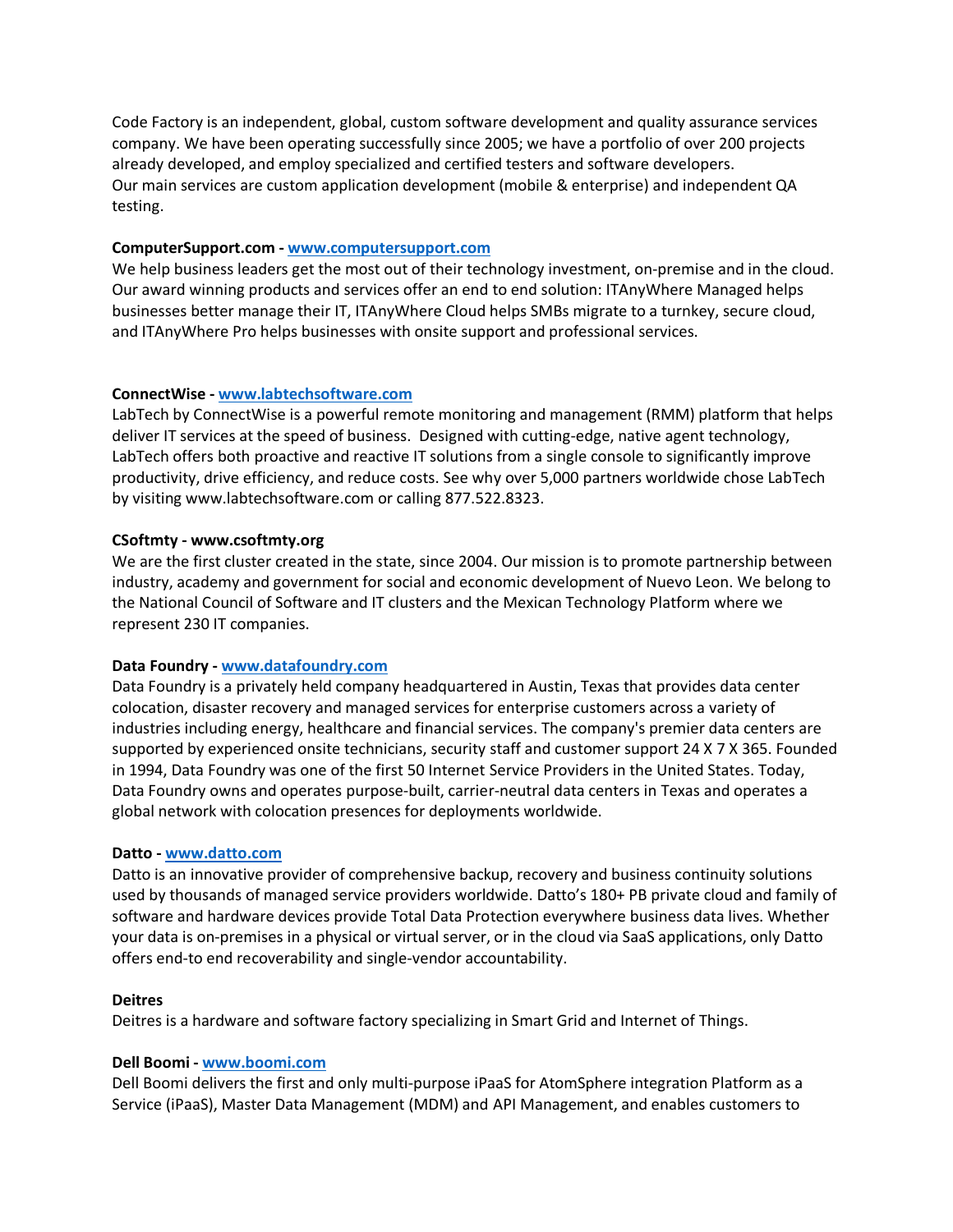integrate any combination of cloud and on-premises applications without software, appliances or coding. Organizations of all sizes, from growing mid-market companies to very large enterprises, enjoy rapid time to value as a result of drastically reduced implementation times and substantial cost savings over traditional integration, MDM, and API management solutions. Visit http://www.boomi.com for more information.

### **DeviceLock, Inc. - www.devicelock.com**

DeviceLock, Inc. provides enterprise Endpoint Data Leak Prevention (DLP) software for companies, governments, & the military. DeviceLock, ContentLock, & NetworkLock constitute an AD Group Policymanaged solution for applying granular, contextual, & content-based access, auditing, shadowing, alerting & Key-logger controls to prevent data leakage through PC/MAC peripheral ports, devices, printer, & network ports for data-in-motion and data-in-use. DeviceLock's Discovery module provides proactive data-at-rest DLP eDiscovery and data remediation based on the data's content.

# **Dexence – www.dexence.digital.com**

Dexence is a service company dedicated to create custom software applications. We help our clients to do their digital transformation, using agile software development to build web and mobile solutions. We focus on combining innovation processes, UX design, cutting-edge technology and business acumen to create innovative software solutions. Our skillset includes iOS, Android, Java, .Net, HTML5 and JavaScript.

# **Dextra Technologies – www.dextratech.com**

Dextra Technologies is a trusted software consulting company focused on Near - shore delivery model. Dextra has worked for more than 18 years in the creation of predominant products for: Mobile devices and IT Applications for multinational companies in the following industries: Retail, Automotive, Semiconductor, Financial and Telecommunication.

### **Digital Fortress - www.dfcolo.com**

Digital Fortress is the only company which caters to the mid-market providing managed Azure, Amazon Web Services, and hybrid environments including on-premise and colocation. The company converges the operational management and maintenance of customer-owned and public cloud infrastructure into a single integrated service so customers can focus on strategic projects more important to their end users. Digital Fortress has geographic proximity to the leading cloud providers, carrier hotels, and peering networks to enhance hybrid IT performance and end user experience. With cloud-certified engineers working 24/7 combined with diverse networks and power infrastructure, the company delivers highly secure and reliable managed cloud solutions and colocation. Hundreds of customers rely on Digital Fortress to simplify infrastructure management.

### **Eaton – www.powerquality.eaton.com**

Eaton's power quality portfolio encompasses a comprehensive suite of power management solutions, including uninterruptible power supplies (UPSs), surge protective devices, power distribution units (PDUs), remote monitoring, software, power factor correction, airflow management, rack enclosures and services. With all our products, Eaton strives for continued success in leveraging technical innovation to develop next-generation solutions. Eaton has continually grown its power quality business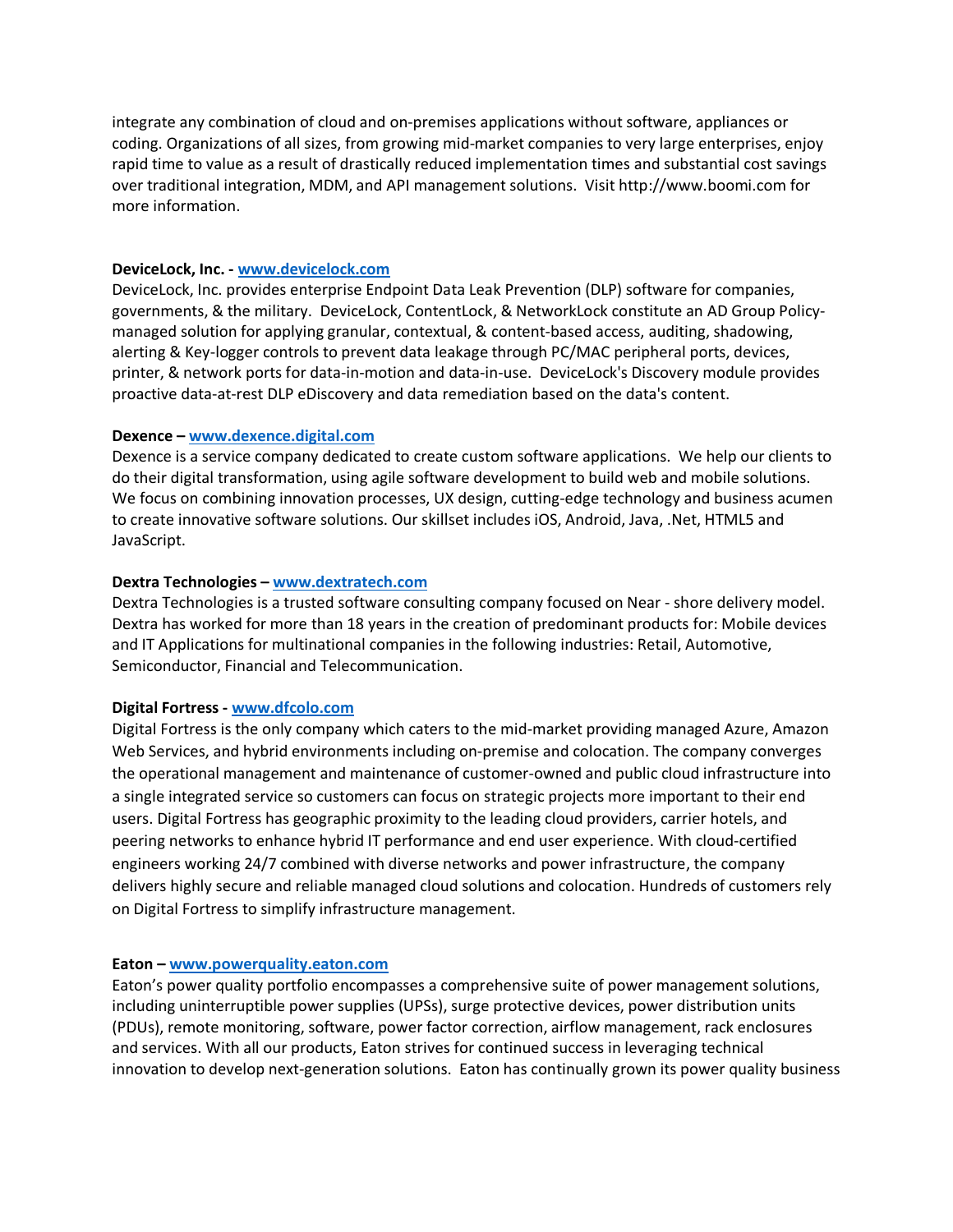through developing innovative products and services as well as strategic acquisitions of companies like Powerware, MGE Office Protection Systems, Best Power, Pulizzi, Aphel, and Wright Line.

#### **EST Group - www.est-grp.com**

EST Group is an IT solutions company, with a strong focus in providing integration and consulting services tailored around automating, managing, and securing your organization's IT environment. Our goal is for our clients to achieve maximum efficiency and productivity. We strive to provide the best experience our clients, partners, and employees have ever had with a consulting company. We work closely with Dell and received the South Central Partner of the Year award this year!

### **e-Trust – www.e-trustsecurity.com**

E-TRUST is a cybersecurity company. Our solutions automates user´s Single Sign-On and Identity Management & Access control. Like tasks involving the granting, review and revocation users´ rights in IT systems. By working with us, companies can keep focus on their business without having to worry about access rights management. Our solution is unique because it automates the users´ rights management, whether they are in local premises, or in cloud services.

#### **Forcepoint – www.forcepoint.com**

Forcepoint safeguards users, data and networks against the most determined adversaries, from accidental or malicious insider threats to outside attackers, cross the entire threat lifecycle. Forcepoint protects data everywhere – in the cloud, on the road, in the office – simplifying compliance and enabling better decision-making to streamline security. Forcepoint empowers organizations to concentrate on what's most important to them while automating routine security tasks. More than 22,000 organizations around the world rely on Forcepoint. Based in Austin, Texas, with worldwide sales, service, security laboratories and product development, Forcepoint is a joint venture of the Raytheon Company and Vista Equity Partners.

### **Fortech – www.fortech-usa.com**

Fortech is a software services company headquartered in Cluj-Napoca, Romania. Employing more than 550 software engineers and growing, Fortech is one of the largest IT service providers in the region, repeatedly included in Deloitte rankings of the fastest growing technology companies in Central and Eastern Europe. What sets Fortech apart is its technical prowess. Fortech's approach to software engineering combines deep technical know-how, Agile delivery methods and a blend of code quality practices and metrics refined over 12 years of experience. Fortech enables its clients to gain competitive advantage through dedicated software teams, capacity to scale and deep software engineering expertise. More than 100 clients have chosen Fortech as their software engineering partner, among which T-Systems, Swisscom, Symantec, Pfizer and Renault.

#### **Fortinet – www.fortinet.com**

From the start, the Fortinet vision has been to deliver broad, truly integrated, high-performance security across the IT infrastructure. We provide top-rated network and content security, as well as secure access products that share intelligence and work together to form a cooperative fabric. Our unique security fabric combines purpose-built ASICs, an intuitive operating system, and applied threat intelligence to give you proven security, exceptional performance, and better visibility and control- while providing easier administration.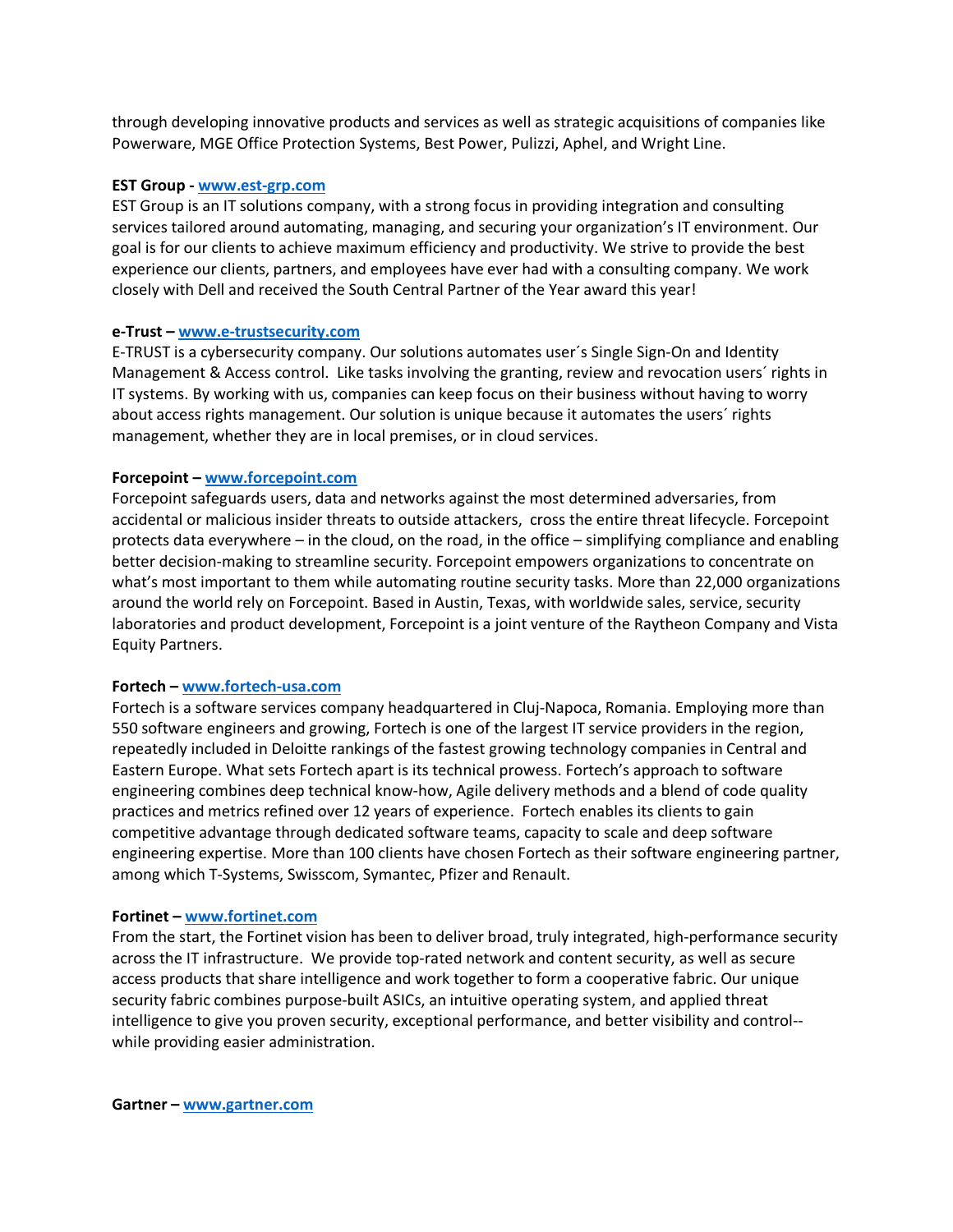Gartner, Inc. (NYSE: IT) is the world's leading information technology research and advisory company. We deliver the technology-related insight necessary for our clients to make the right decisions, every day. From CIOs and senior IT leaders in corporations and government agencies, to business leaders in high-tech and telecom enterprises and professional services firms, to technology investors, we are the valuable partner to clients in approximately 10,000 distinct enterprises worldwide. Through the resources of Gartner Research, Gartner Executive Programs, Gartner Consulting and Gartner Events, we work with every client to research, analyze and interpret the business of IT within the context of their individual role.

# **GDT - www.gdt.com**

GDT is an award winning technology integration partner with expertise in the delivery of enterprise network, collaboration, mobility and data center technologies to service providers, large enterprises, and businesses of all sizes. In business since 1996, GDT is a Cisco Gold Certified Partner with triple master specializations in Cloud Builder, Collaboration, and Security. We have earned an impressive list of awards that includes Cisco awards for Global and US Architectural Excellence for Service Provider Architectures as well as Enterprise Partner of the Year for four consecutive years. Our long list of prestigious awards and our top-of-their-field experts make us one of the most respected VARs in the industry.

# **GREENSOFT SRL - www.greensoft.com.ro**

Founded in 2002, GREENSOFT is one of the software service providers capable of incorporating innovation, tailored Java and GIS solution, SAP Portal services with the goal of increasing client competitiveness on the market. The company is providing tailored solutions integrated with SAP Portal, SAP-ISU, IBM App Seever, ESRI GIS in a wide range of domains: railway traffic, electrical energy, public administration, medical services, financial services, supply chain optimization.

### **GTSG – www.gtsg.com**

GTSG is a data center services consulting, integration and managed services firm focused exclusively on today's data center. We bring value to clients in the development of data center strategy; executing flawlessly on migrations & relocations; in managed services and optimized performance. GTSG is relentlessly focused on delighting our data center clients as they face their toughest challenges

### **HPE/Intel – www.hpe.com**

Hewlett Packard Enterprise (HPE) is an industry leading technology company that enables customers to go further, faster. With the industry's most comprehensive portfolio, spanning the cloud to the data center to workplace applications, our technology and services help customers around the world make IT more efficient, more productive and more secure. Intel (NASDAQ: INTC) expands the boundaries of technology to make the most amazing experiences possible.

### **IBM – www.ibm.com**

IBM MaaS360 is the trusted enterprise mobility management solution to thousands of customers worldwide – from Fortune 500 companies to small businesses. We make working in a mobile world simple and safe by delivering comprehensive mobile security and management for applications, documents, email, and devices. Instantly web accessible, MaaS360 is easy to use and maintain and provides the flexibility organizations need to fully embrace mobility in every aspect of their business. Backed by the most responsive support in the industry, we put customers first by providing them with the best user experience for IT and employees. To learn more go to www.ibm.com/maas360.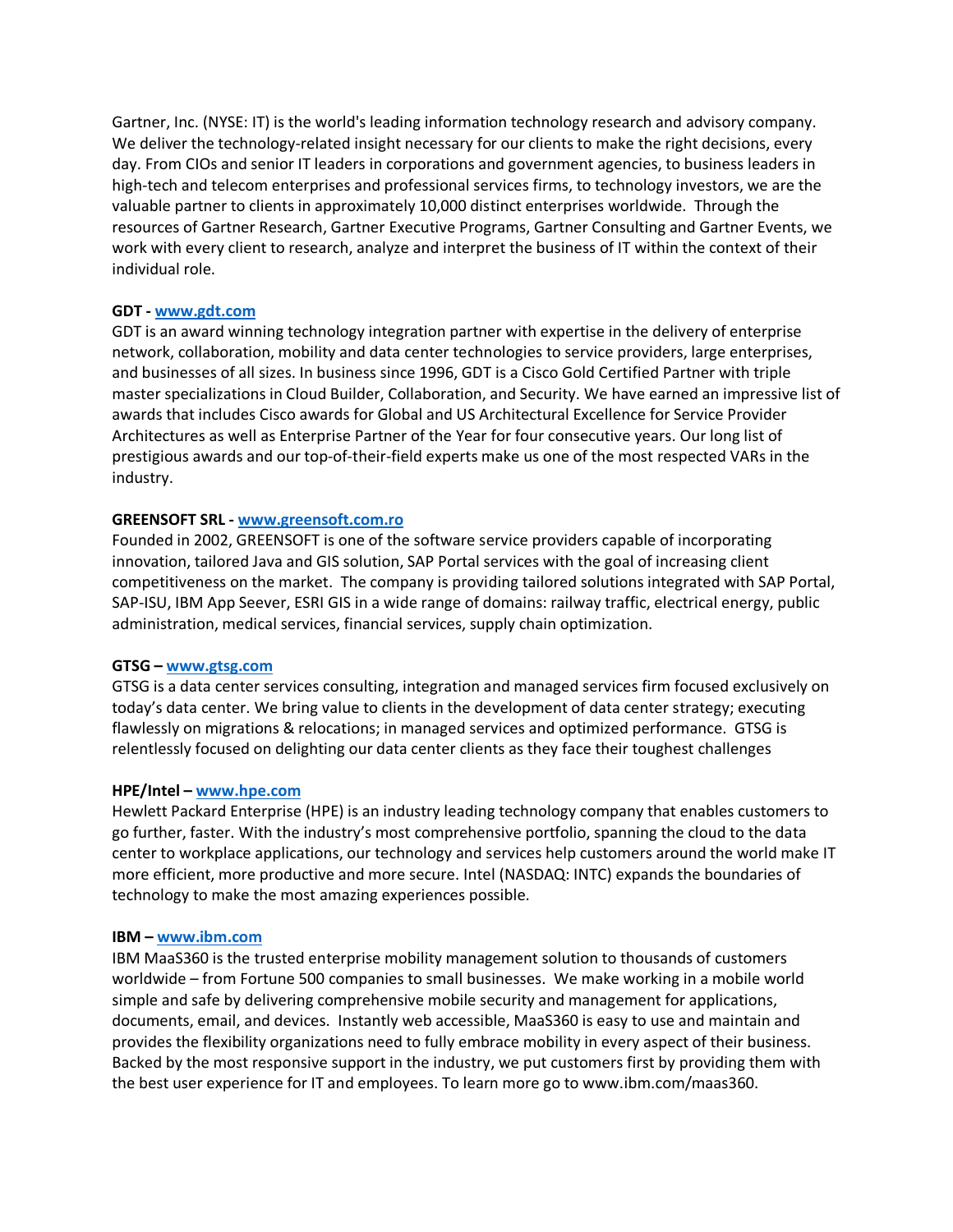# **Icaro Tech**

Solutions for intelligent operations, including ITSM, Dashboards, Analytics and Cognitive Computing.

### **Imprezzio Global**

End-2-end solution provider for digital transformation! Imprezzio Global helps its customers with part or all phases of the software development life cycle: from requirements gathering & clarification, research, architecture and UI/UX design to development, testing, maintenance and support.

# **Information Builders – www.informationbuilders.com**

For more than 40 years, we've been helping customers turn their data into business value, and yet our products and services have never been more relevant than they are today. The technology landscape evolved and data got bigger, but our mission remains the same: To help our customers deliver better data and better analytics to more people, so they can make better decisions.

# **iTexico - www.itexico.com**

iTexico is a global software technology company that focuses on helping businesses with mobile development throughout a project's life cycle through nearshore outsourcing. The company was founded by seasoned entrepreneurs in 2010 and has its headquarters in Austin, Texas, a regional office in Silicon Valley, and a wholly owned software development and delivery center in Guadalajara, Mexico. Since 2011, iTexico has experienced 500% growth and maintains strong business partnerships with many large-scale tech companies, including Appcelerator, Kofax, IBM, Xamarin, and Microsoft. iTexico employs more than 120+ professionally trained mobile and cloud developers and provides dedicated teams for mobile and cloud development, testing, and support. The company has developed an innovative Extended Team as a Service (eTaaS™) model that allows clients to build a team, including project managers, analysts, and developers, that they can utilize when they need it and for the time they need it.

### **Jabra - www.jabra.com**

Jabra is a leading international developer and manufacturer of a broad range of communications and sound solutions committed to let people hear more, do more and be more than they ever thought possible. The consumer and business divisions of Jabra markets corded and wireless headsets, plus mobile and in-office speakerphones that empower individuals and businesses through increased freedom of movement, comfort, and functionality.

### **Juniper Networks - www.juniper.net**

Juniper Networks challenges the status quo with innovative products, solutions and services critical to businesses by transforming the economics of networking in the connected world. We create the most automated, scalable and secure networks for unprecedented agility, efficiency and value.

# **Kaspersky Lab – www.kaspersky.com**

Kaspersky Lab is a global cybersecurity company founded in 1997. Its deep threat intelligence and security expertise is constantly transforming into security solutions and services to protect businesses, critical infrastructure, governments and consumers around the globe. Over 400 million users and 270,000 corporate clients are protected by Kaspersky Lab technologies.

**Konics – www.konics.it**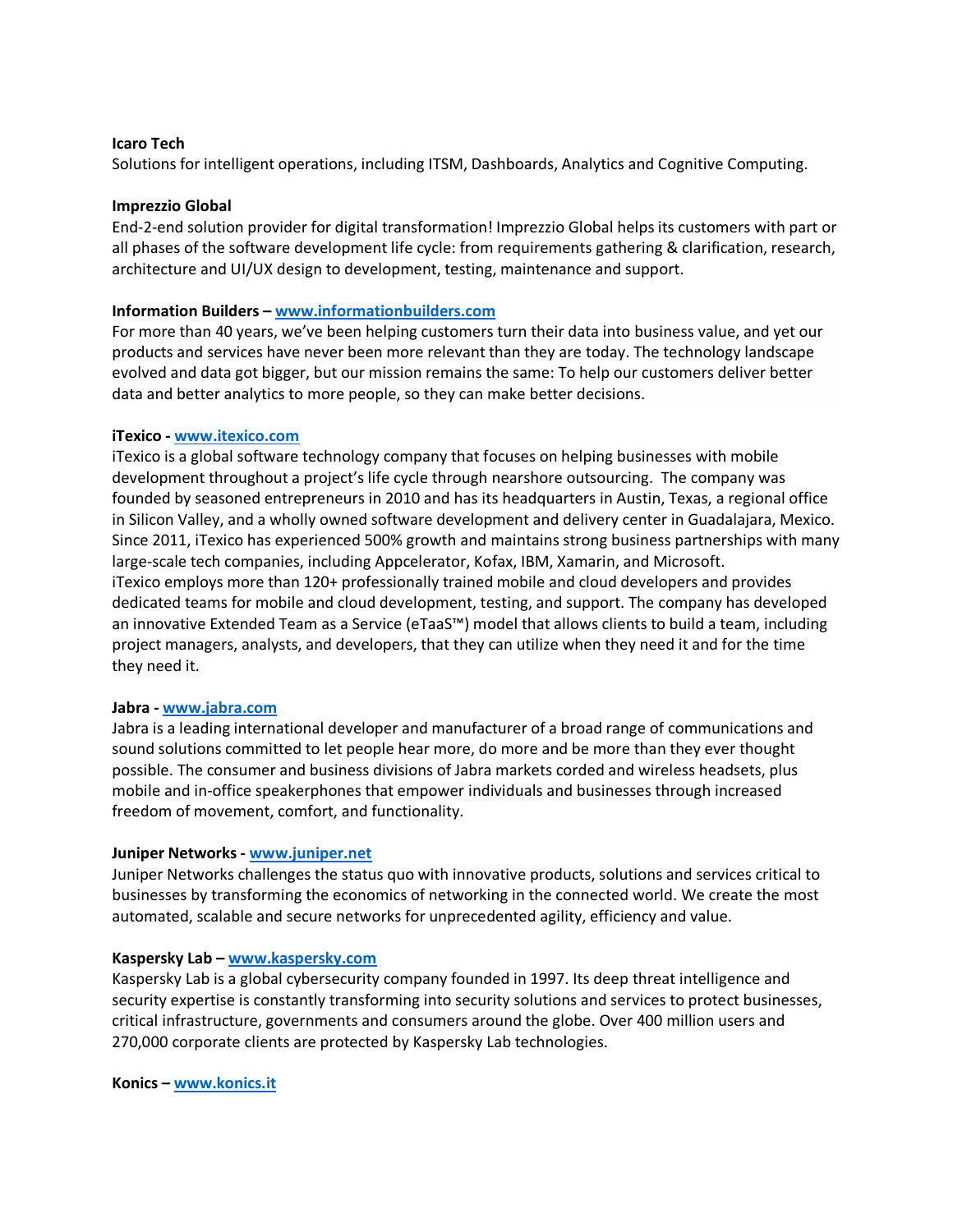More than solutions, we delivery Tranquility! Konics is specialized in Monitoring of IT environment and Backup/Restore management (more than 3 years with 100% success in restore requests). Born in 2002, our focus is IT Operation and help customers to take better decisions, raising the IT process maturity level and working to make "IT as IT should be!"

# **LogRhythm – www.logrhythm.com**

LogRhythm, a leader in security intelligence and analytics, empowers organizations around the globe to rapidly detect, respond to and neutralize damaging cyber threats. The company's award-winning platform unifies next-generation SIEM, log management, network and endpoint forensics and advanced security analytics. In addition to protecting customers from the risks associated with cyber threats, LogRhythm provides innovative compliance automation and assurance, and enhanced IT intelligence.

# **M&S Technologies**

M&S Technologies is a premier provider of enterprise IT solutions and services, specializing in IT Security and Network Infrastructure. We combine best in class technology, services, support and training from highly certified network and security experts. Since our founding in 2004, we have enabled our clients to manage risk, meet compliance requirements and reduce costs while strengthening their company security posture and network infrastructure. Today's business climate dictates that IT investments be strategic, practical and make an immediate impact. Our experience, scale, stability, technical expertise and service make us one of the most trusted solutions providers in the industry. We create solutions for every type of business, from Fortune 500 clients to SMBs, not to mention government, healthcare, and education organizations.

# **Making Sense – www.makingsense.com**

As an International Technology Company, Making Sense offers end-to-end UX-focused software product development. We're a team of analysts, engineers and designers working from offices in the United States, Argentina and Mexico, providing end-to-end UX-focused software development to companies seeking to scale in product innovation. Making Sense offers the best of both worlds, the cost benefits of a nearshore model with timely communication & support on site.

# **MC1**

MC1 is a leading provider of mobile Field execution technology that integrates with pre-existing Cloud, ERP and CRM systems. With MC1 systems, you can enhance your bottom line, increasing revenue and reducing cost by an average of 20%, on the field and remote teams Come and talk to us to find out why MC1 is cited by Gartner on the 2016 Market Guide for Retail Execution and Monitoring Solutions for the Consumer Good Industry and discover new ways to do more and better with your Field Teams.

# **MexicoIT**

MexicoIT is a joint program between the Mexican Federal Government and the Information Technologies Industry represented by CANIETI, the National Chamber for Electronics, Telecommunications and Information Technologies. It is one of several initiatives under a national public policy umbrella designed to strengthen the capabilities of our Country´s IT Industry and raise awareness and value of Mexico as a leading global sourcing destination. Mexico´s potential is sustained on our industry strengths, human capital, geographical proximity as the leading competitor in the Nearshore market and a high level of similarity in business culture with our NAFTA partners. Stay close, go further.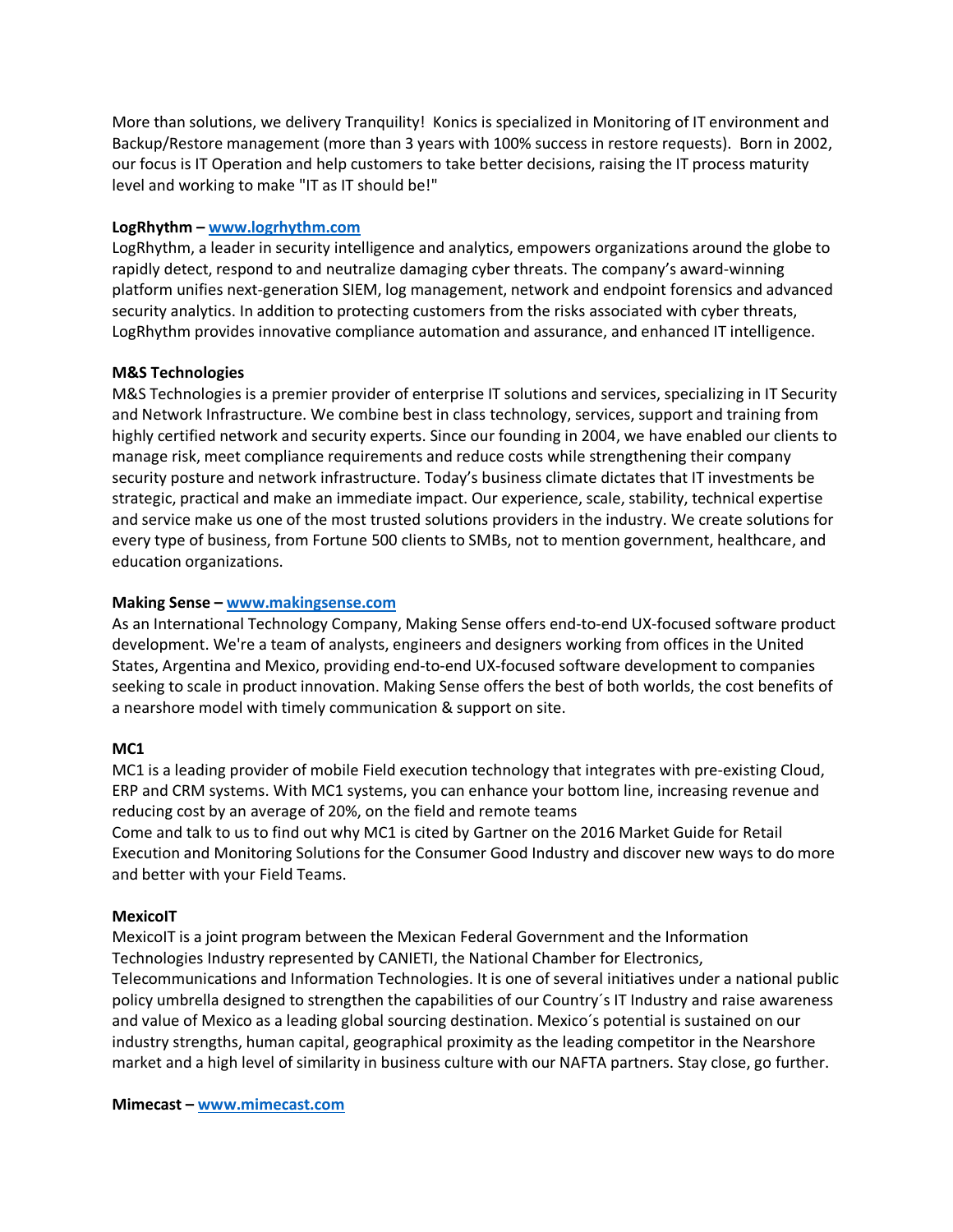Mimecast (NASDAQ: MIME) makes business email and data safer for 18,000 customers and millions of employees worldwide. Founded in 2003, the Company's next-generation cloud-based security, archiving and continuity services protect email and deliver comprehensive email risk management in a single, fully-integrated subscription service. Mimecast reduces email risk and the complexity and cost of managing the array of point solutions traditionally used to protect email and its data. For customers that have migrated to cloud services like Microsoft Office 365, Mimecast mitigates single vendor exposure by strengthening security coverage, combating downtime and improving archiving.

### **Netreo – www.netreo.com**

Netreo's OmniCenter provides single-pane-of-glass dashboard views into the entire IT enterprise. Infrastructure, telephony, applications, email, virtualization and cloud services – all on one beautifully crafted screen, along with powerful incident management functions and automated reporting. OmniCenter is appliance-based (hardware, virtual or cloud-based) with no clients, agents, or probes – so implementation is a breeze. We use a simple, consumption-based subscription model in which all modules, functionality, and support are embedded into one low fee. No surprises. No terms. No hassles. We make enterprise-class monitoring tools available to the Mid-Market in a way that no one else can compete with.

# **Nybble Group - www.nybblegroup.com**

Nybble Group is an Argentinian software company that since 2005 has been providing web and mobile solutions to business of various kinds and sizes across the world. Our Software Engineering division specializes in delivering advanced near-shore software development services working with: Microsoft .NET, JAVA, PHP, NodeJS, AngularJS, React, Drupal. Our Software Solutions division focuses on delivering tailored implementations of Digital Platforms for Productivity & Collaboration based on the following technologies: Drupal/Drupal Commerce, Magento, Alfresco, jBPM/Activiti, Fluig and Odoo.

### **Object Technology Solutions Inc. - www.otsi-usa.com**

Object Technology Solutions Inc. is dedicated to helping customers around the world leverage IT to empower their business through cost effective services, solutions, and consulting. Founded in 1999 and headquartered in Overland Park, Kansas, OTSI offers global reach and local delivery to companies of all sizes, from start-ups to Fortune 500s. Through offices across the US and around the world, we provide universal access to exceptional talent and innovative solutions in a variety of delivery models to reduce overall risk while optimizing outcomes & enabling our customers to thrive in a global economy.

#### **Prime Systems**

PrimeBuilder is a rapid development platform for mobile solutions that puts together simplicity and top notch technology to help organizations save precious time and improve their highly mobile workforce management. Do not be caught unprepared for the upcoming digital tsunami which, according to Gartner, is approaching fast! This is exactly where our codeless and instantaneous deployment makes a lot of difference!

#### **Proficio - www.proficio.com**

Proficio is an award-winning provider of cloud-based security and compliance solutions, and is changing the way organizations defend against advanced threats and prevent security breaches. Proficio's ProSOC service provides highly accurate 24×7 security monitoring and alerting, advanced threat detection and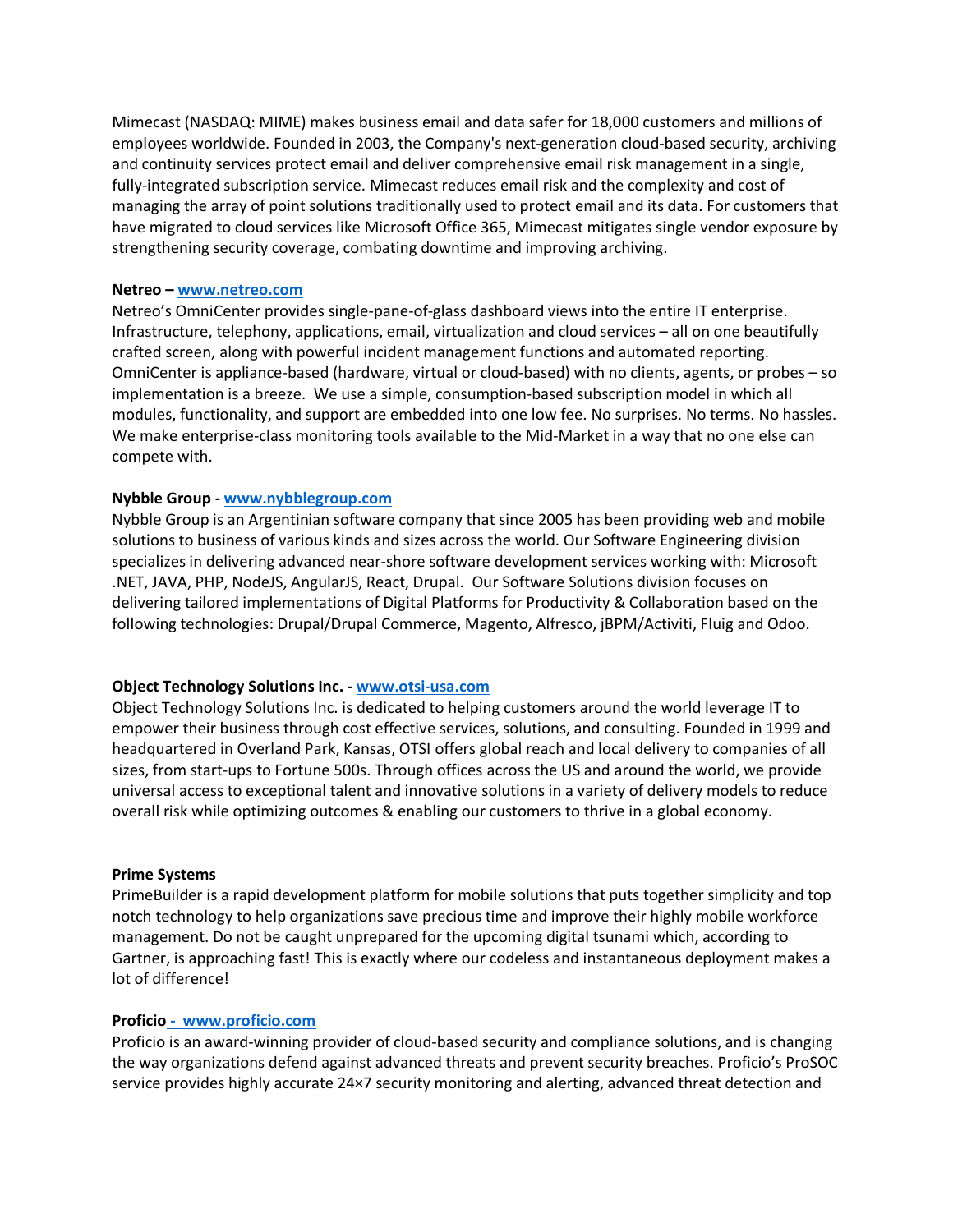automated response services. Proficio is the trusted security service provider of some of the world's leading utility, healthcare, industrial and consumer-focused organizations.

### **Quadion Technologies - www.quadiontech.com**

We craft great software. We are an agile software development company that uses Scrum and Kanban to incrementally deliver top-notch, tailor-made software solutions. Over 10+ years we've been offering our ISO 9001:2008 certified services to an impressive set of international clients in a wide variety of industries including government, engineering, entertainment, media, health services, tourism and finance. We are headquartered in Buenos Aires, Argentina, where we host a team of highly creative and talented professionals with experience in web (.NET, Java, Ruby on Rails) and mobile (iOS, Android) platforms.

# **Quarksoft - www.quarksoftllc.com**

Quarksoft is a multinational technology and consulting firm recognized by Forbes, Ernst & Young, and American Express. We are a trusted partner for application development, maintenance and any of your software-related requirements for desktop, enterprise, and mobile platforms. We understand how to efficiently build partnerships with new global vendors, with all of the challenges and rewards involved. We help our customers effectively reduce costs, allocate flexible headcounts, access highly specialized expertise, and allow internal teams to focus on the "next big thing" that will drive their business forward. Regardless of your preferred flavor for working with a trusted partner – on-premise, onshore, nearshore, or offshore – Quarksoft North Aamerica is your partner in leveraging and delivering the power of technology.

# **Requestia - www.requestia.com**

Requestia introduces a new way to offer services to your employees and users. From IT to HR, requests can easily be done through a corporate portal or mobile devices. Requests extends common IT best practices such as ITIL to other groups and departments. Requestia is a forms-based workflow application development. Integration options for several platforms are available through API's and WebServices. Requestia is available in Cloud Computing, supported by Amazon Web Services infrastructure.

# **Resource IT**

Resource IT is a global IT Integrator with 3,000 employees, 300 clients and 20 offices across 5 countries. The company offers proprietary and partners solutions such as SAP, Salesforce, among others.

# **Rimini Street - www.riministreet.com**

Rimini Street is the global leader in providing independent enterprise software support services. The company has redefined enterprise support services since 2005 with an innovative, award-winning program that enables Oracle and SAP licensees to save up to 90 percent on total support costs. Clients can remain on their current software release without any required upgrades for at least 15 years. Over 1,400 global, Fortune 500, midmarket, and public sector organizations from a broad range of industries have selected Rimini Street as their trusted, independent support provider.

# **Romania IT**

The Association for Information Technology and Communications of Romania (ATIC) is the first independent non-governmental organization in the IT&C field in Romania. ATIC is a right member of the following international organisms: WITSA (www.witsa.org); CEPIS (www.cepis.org) and IT STAR (www.starbus.org). ATIC includes the most important Romanian IT&C companies as full members as well as well-known professionals from universities and research field as individual members. We are in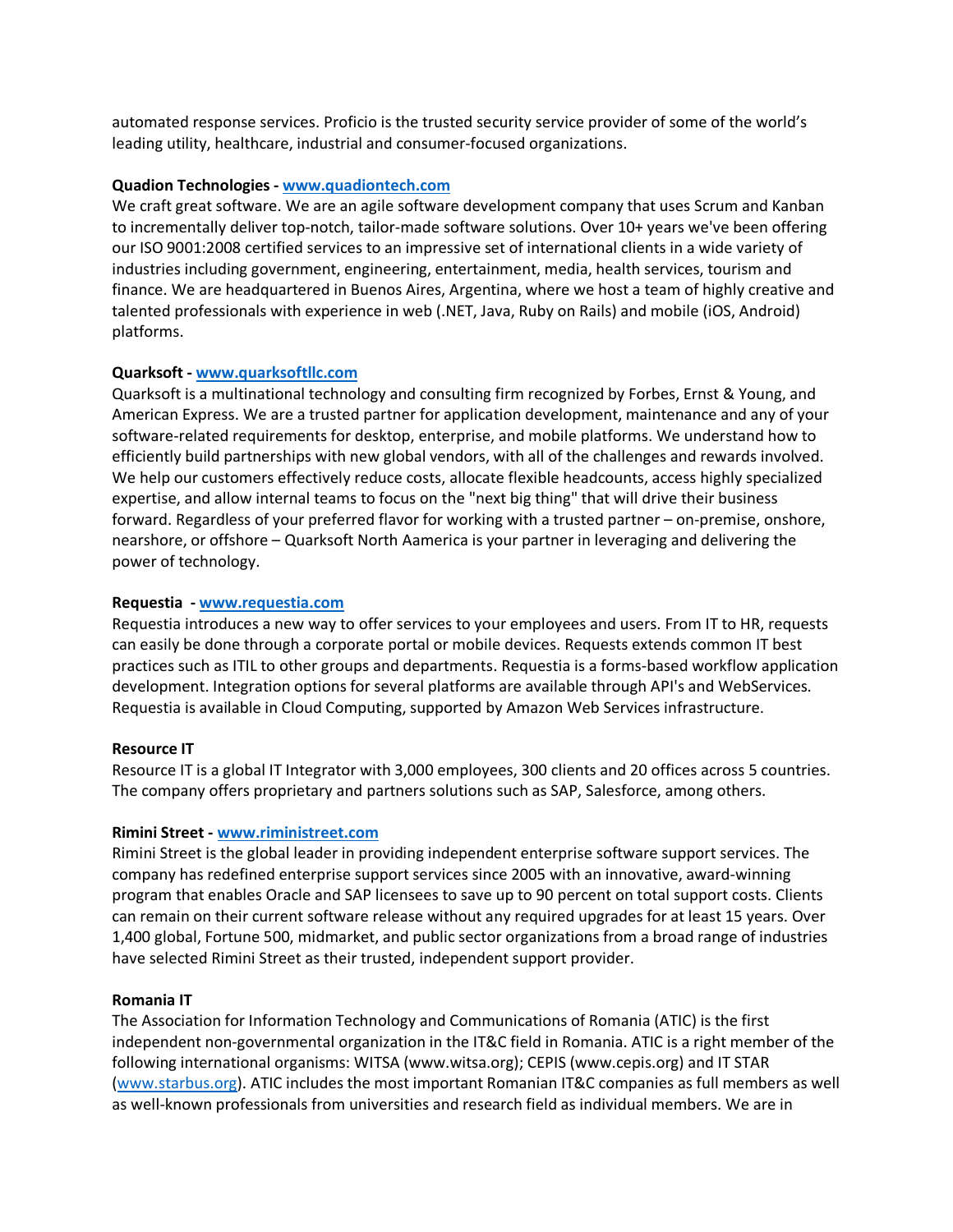contact with the majority of the Romanian companies and we are able to help the development of partnerships in various areas of ICT.

#### **Ropardo – www.ropardo.ro**

ROPARDO is an independent leading software engineering company providing customers with key competitive advantages - Innovation, Quality, Timely delivery, since 1994. With the latest tools and agile methods, we create beautiful highly performing products and platforms as well as user-friendly mobile, cloud or web applications. Ropardo custom software development services cover the complete development life cycle to build a solution from the ground, migrate an existent product to a new platform or re-engineer an existing solution using modern technology. We master Cloud, big-data, web & mobile apps, Agile and DevOps to build commercially efficient software that enables users to transform your vision into actions.

# **Ruckus Wireless - www.ruckuswireless.com**

Ruckus Wireless, now part of Brocade, delivers simply better wireless for approximately 70,000 enterprise, service provider, government and small business customers worldwide. The company is focused on technology innovation, partner ecosystems and customer service—yielding the best possible wireless experience for the most challenging indoor and outdoor environments. Its Smart Wi-Fi platform delivers scalable, high-performance Wi-Fi with simplified control and management for on-premise and cloud-based Wi-Fi deployments, along with new services for secure on-boarding, policy management, location services and analytics that enable new business opportunities.

### **SAS – www.sas.com**

For today's organizations, it's all about getting to relevant data quicker and making decisions faster. Enter SAS® Analytics. No matter the size of your business or your data, SAS provides everything you need to derive valuable insights. SAS offers a comprehensive, fully integrated suite of analytics solutions with the same power as our full-size solutions at a price point you can afford and with an interface that's easy to use. Start by using the capabilities you need right now, and add more as you go – without paying steep integration costs later. Learn more: sas.com

### **Scale Computing - www.scalecomputing.com**

Scale Computing is the industry leader in complete hyper-converged solutions with thousands of deployments spanning from the SMB to the distributed enterprise. Driven by patented technologies, HC3 systems install in minutes, can be expanded without downtime, self-heal from failures, and automatically optimize workloads to maximize price-performance.

### **SecureWorks – www.secureworks.com**

SecureWorks provides an early warning system for evolving cyber threats, enabling organizations to predict, prevent, detect and respond rapidly to cyberattacks. Combining unparalleled visibility into the global threat landscape and powered by the Counter Threat Platform – our advanced data analytics and insights engine – SecureWorks minimizes risk and delivers actionable, intelligence-driven security solutions for clients around the world

### **SHI – www.shi.com**

Founded in 1989, SHI is a \$6 billion+ global provider of information technology products and services to Corporate, Enterprise, Public Sector and Academic customers of all sizes. From software and hardware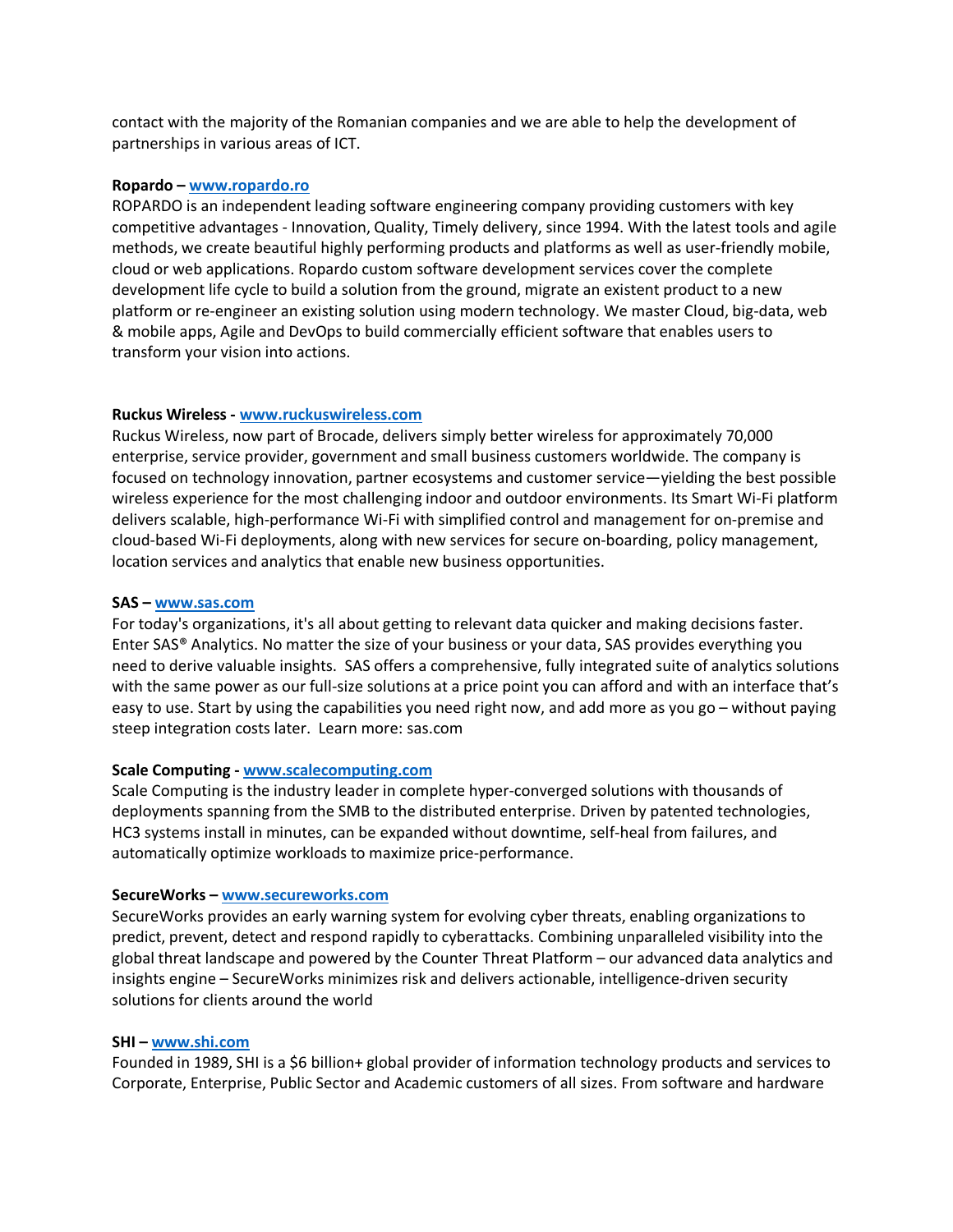procurement to IT asset management and cloud computing, SHI delivers custom IT solutions for every aspect of your environment.

#### **ShoreTel - www.shoretel.com**

ShoreTel, Inc. is a leading provider of brilliantly simple IP phone systems and unified communications solutions powering today's always-on workforce. Its flexible communications solutions for on-premises, cloud and hybrid environments eliminate complexity, reduce costs and improve productivity. Recognized for its industry-leading customer experience and support, ShoreTel's innovative business phones, application integration, collaboration tools, mobility, and contact center applications enable users to communicate and collaborate no matter the time, place or device, with minimal demand on IT resources. ShoreTel is headquartered in Sunnyvale, Calif., and has regional offices and partners worldwide.

### **Silver Peak - www.silver-peak.com**

Silver Peak gives enterprises and service providers the flexibility to securely connect users to applications via the most cost-effective source of connectivity available. With Silver Peak's WAN solutions, customers can augment or replace MPLS networks with secure broadband Internet connectivity, (often referred to as an SD-WAN) while dramatically reducing WAN costs and complexity. Customers benefit from unprecedented levels of visibility, control and security over all traffic traversing the WAN, while improving application and network performance. With Silver Peak, sites can be rapidly and non-disruptively extended, moved, or changed as business demands evolve.

#### **SimpliVity – www.simplivity.com**

SimpliVity was founded in 2009. Our founders were intent on building the "right" product to address the identified market problem versus entering the market with a lesser product. This required 43 months of development in stealth mode, perseverance, passion and creativity to drive forward. Why 43 months? SimpliVity's innovation is not additive and complementary to in-place data center technology; it is revolutionary and disruptive. As a result, SimpliVity is well positioned to address the hyperconverged infrastructure market segment, one of the fastest growing in the \$107B IT infrastructure market.

#### **Softech - www.softech.ro**

Softech SRL by its tech brand – Codespring, promotes software development and outsourcing services from Cluj-Napoca, Romania, to the global market. We develop custom solutions and add-ons covering the entire life cycle of a complex software development project.

The team provides exquisite services of software development, software outsourcing, software testing, IT Outsourcing, IT Security, customer assistance and mobile development.

Our strengths are a sound expertise of 18 years in ITC projects, dedicated teams, a European business culture and the ability to fine-tune any cooperation.

### **Sophos – www.sophos.com**

Today, more than 100 million users in 150 countries served by a global network of more than 20,000 channel partners rely on Sophos for trusted, simple solutions to complex security challenges. We assist our partners in identifying opportunities to retain and grow their customer base and increase profits. In an increasingly complex security environment, we work with partners to make security simple to deliver, implement and manage. Our Partner Program provides partners with protection for deal registrations, attractive margins and joint lead generation initiatives. We also support our partner's sales and technical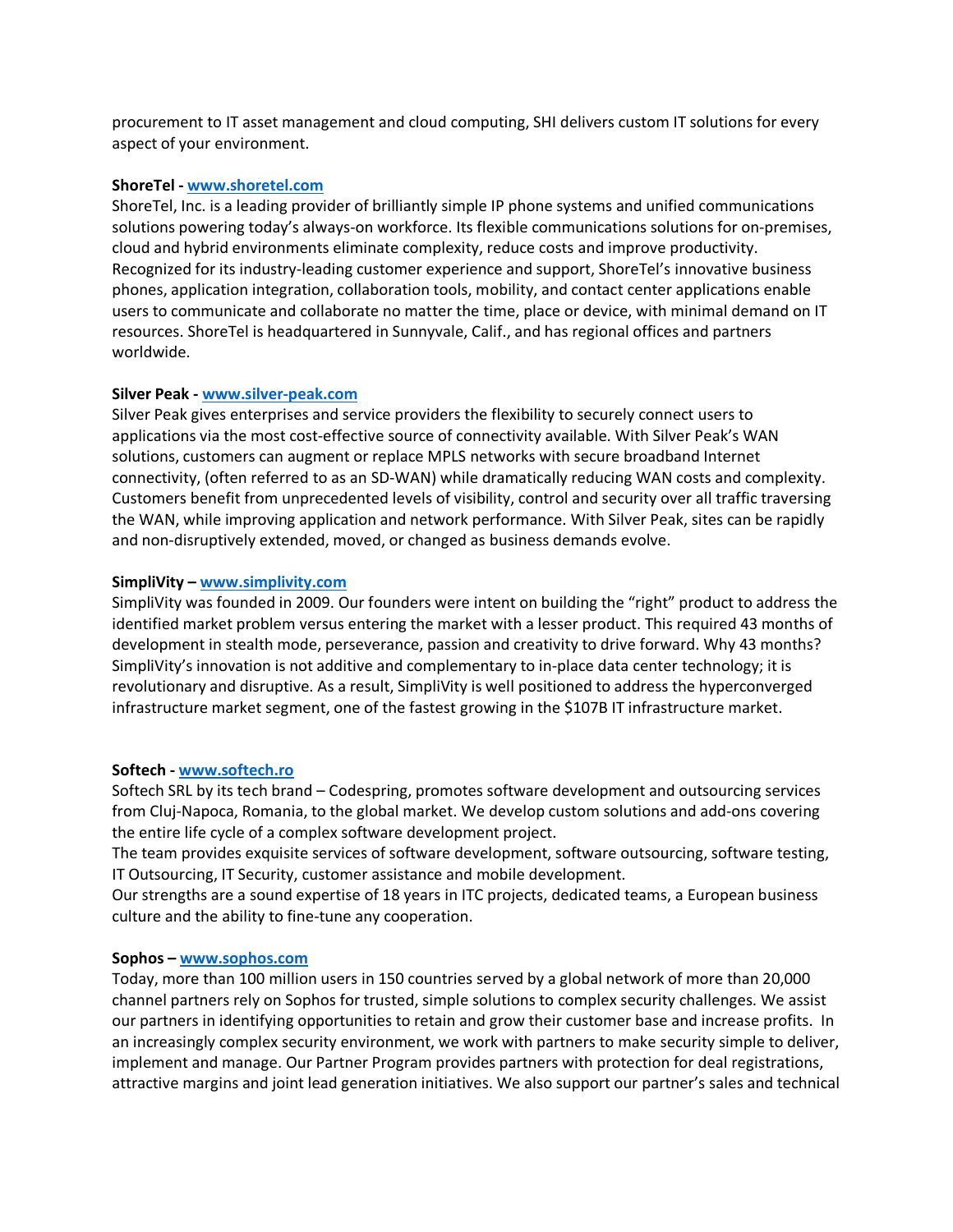teams with up-to-date certification, helping them stay ahead of the latest threats and provide better service to their customers.

### **StorageCraft – www.storagecraft.com**

StorageCraft Technology Corporation develops best-in-class business continuity software and services for physical, virtual, and hybrid environments running on Windows and Linux systems. StorageCraft's award-winning solutions for backup, disaster recovery, system migration, data protection, and cloud services, help you and your clients recover every time, everywhere, from any disaster.

### **Taller Technologies**

Taller Technologies Argentina is a service company which provides high-quality and customized software development. We are the ideal partner for technology companies to add innovation and value to its products and services, through software. We provide our services with a team of 60 engineers working in our offices in Córdoba, Argentina. We have certified all our internal processes under the ISO 9001:2008 standard. We apply proven Software Engineering and Project Management practices, adapted to each project. We have experience working in projects with very demanding requirements in terms of process and formality, and in fast-paced projects with tight schedules and unstable requirements using Agile/Scrum.

#### **TGV - www.tgvamericas.net**

TGV is a global supplier of software development and consulting services, with extensive experience integrating software solutions and platforms. Among our clients you can find 10 Fortune500 companies. Our company's staff (over 300 professionals) has delivered 400.000 man/hours in 2015 following our CMMI Level 3 certified software development processes. We master a wide variety of technologies like Java - .Net - PHP - SAP R/3 and JD Edwards. With offices in the US, our near shore model allows us to deliver great quality, in the same time zone, at a very competitive price.

### **The Comtel Group – www.thecomtelgroup.com**

Many organizations are finding navigating telecom has become complex and painful. Whether due to over-billing, poor network performance that impacts mission critical business, or the continuous fingerpointing, many clients have had enough. The Comtel Group's industry leading "Carrier Management" solution helps eliminate the burden and deliver an experience "the way it should be." Comtel's Audit Services carefully analyze, reconcile and optimize your current telecom services. Our proven methodology and software effectively identify ways to reduce your costs while customizing your network to meet current and future business needs. Lastly, Comtel's codified approach delivers incisive leadership needed to ensure you enjoy the network reliability, predictable Service Migrations, and outstanding Lifecycle Support.

### **The Newberry Group - www.newberrygroup.com**

Newberry Group is an employee-owned IT firm specializing in information assurance. Our experienced team provides cyber security solutions, IT support, consulting, integration, product training, and reseller services. Newberry has paired with some of the most highly recognized technology providers in the industry to include Barracuda Networks, Cisco, Crowdstrike, FireEye, Forcepoint, ForeScout, Gemalto, Gigamon, Imperva, LogRhythm, RSA, Skybox Security, and ZeroFOX. Newberry offers a complete service package that includes professional services, product training and product purchases.

**ThousandEyes - www.thousandeyes.com**